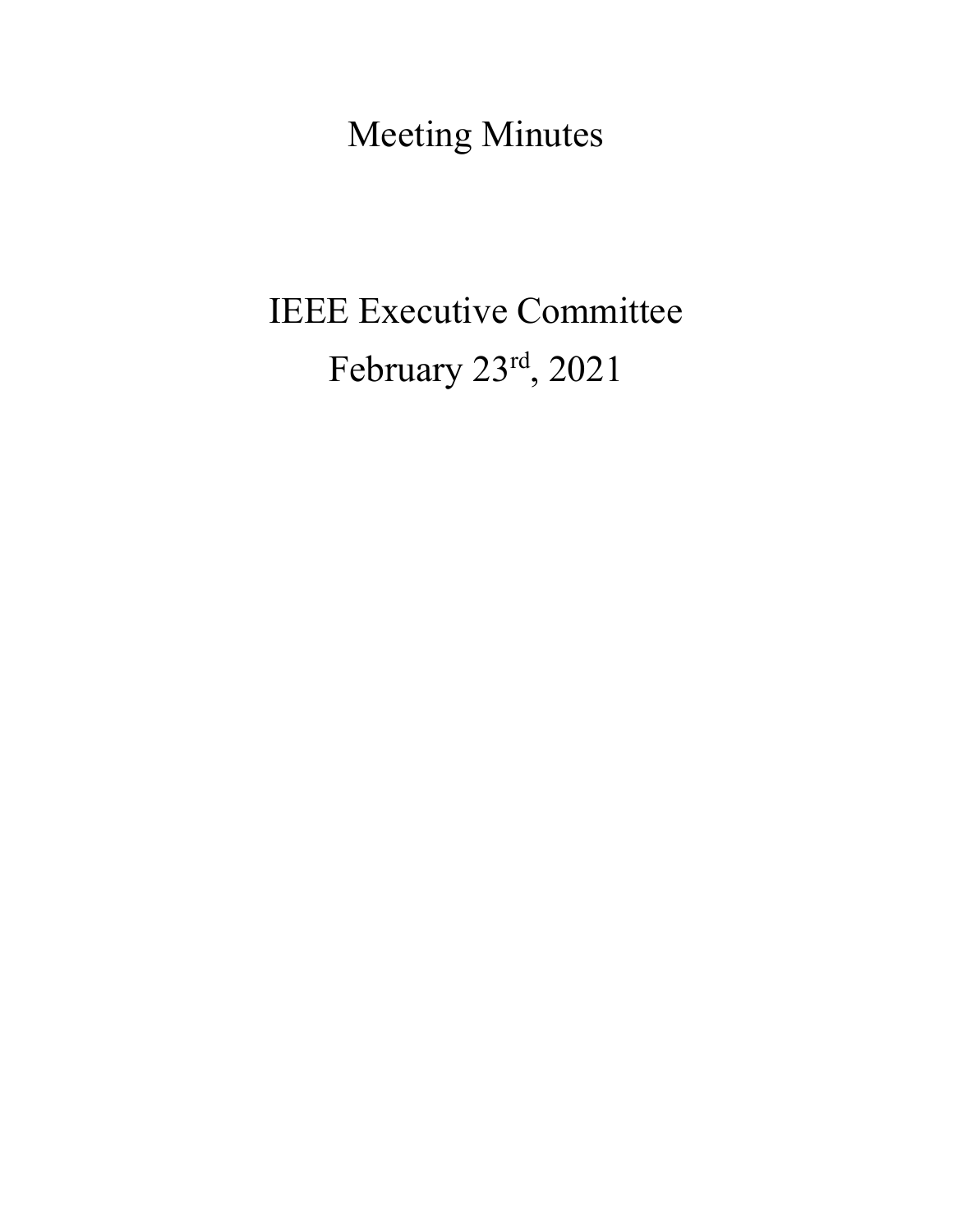

University of Saskatchewan IEEE Student Branch Meeting minutes for Feb 23, 2020 Page 2 of 5

### 1. CALL MEETING TO ORDER

Motion: Braeden Second: Leo

## 2. CALL FOR QUORUM

| <b>ABSENT</b> | <b>PRESENT</b>   | <b>POSITION</b>                   | <b>MEMBER</b>                 | <b>SIGNATURES</b> |
|---------------|------------------|-----------------------------------|-------------------------------|-------------------|
|               | $\boldsymbol{x}$ | Chair*                            | Alexandria Shields<br>(Lexie) |                   |
|               | $\boldsymbol{x}$ | Vice Chair*                       | Jonathan Tu                   |                   |
|               | $\mathbf{x}$     | Finance Director*                 | Rafeh Khan                    |                   |
|               | X                | Academic Director*                | Devin Ramaswami               |                   |
|               | $\mathbf{x}$     | Social Director*                  | Leo Blocka                    |                   |
|               |                  | <b>Public Relations Director*</b> | <b>Austin Grismer</b>         |                   |
|               | $\boldsymbol{x}$ | McNaughton Director*              | Braeden Leisler               |                   |
|               |                  | <b>Illumination Director*</b>     | N/A                           |                   |
|               | $\mathbf{x}$     | Community Outreach Director*      | Nate Berzolla                 |                   |
|               | $\mathbf{x}$     | Grad. Banquet Director*           | <b>Riley Stevenson</b>        |                   |
|               |                  | <b>Robotics Coordinator</b>       | N/A                           |                   |
|               | $\mathbf{x}$     | Discord Manager                   | Alex Bechtold                 |                   |
|               | $\mathbf{x}$     | Grad. Student Rep.                | Logan Markewich               |                   |
| X             |                  | Second Year Rep.                  | Gedeon Isezerano              |                   |
| X             |                  |                                   | Hasin Raihan                  |                   |
|               | $\mathbf{x}$     |                                   | David John                    |                   |
|               | $\mathbf{x}$     | Third Year Rep.                   | Alex Bechtold                 |                   |
|               | X                |                                   | Drew Johnston                 |                   |
| X             |                  |                                   | <b>Keaton Mollberg</b>        |                   |
| X             |                  | Fourth Year Rep.                  | Dayne Gawley                  |                   |
|               | X                |                                   | Dayton Haubrich               |                   |

\* Indicates Officer positions entitled to vote and compose the "Executive Committee".

Executive Meetings are only to be attended by Executive members, the Class Representative Committee and any non-Executive individual(s) invited by the Branch Chair for official purposes (Constitution Article 9, Section 2).

Quorum for any Executive meeting is two-thirds of the Executive. No motions can be passed without quorum. With quorum, all motions may be passed by simple majority vote (Constitution Article 9, Section 4).

# 3. Accept meeting minutes from last meeting

Motion: Riley Result: Pass Against: 0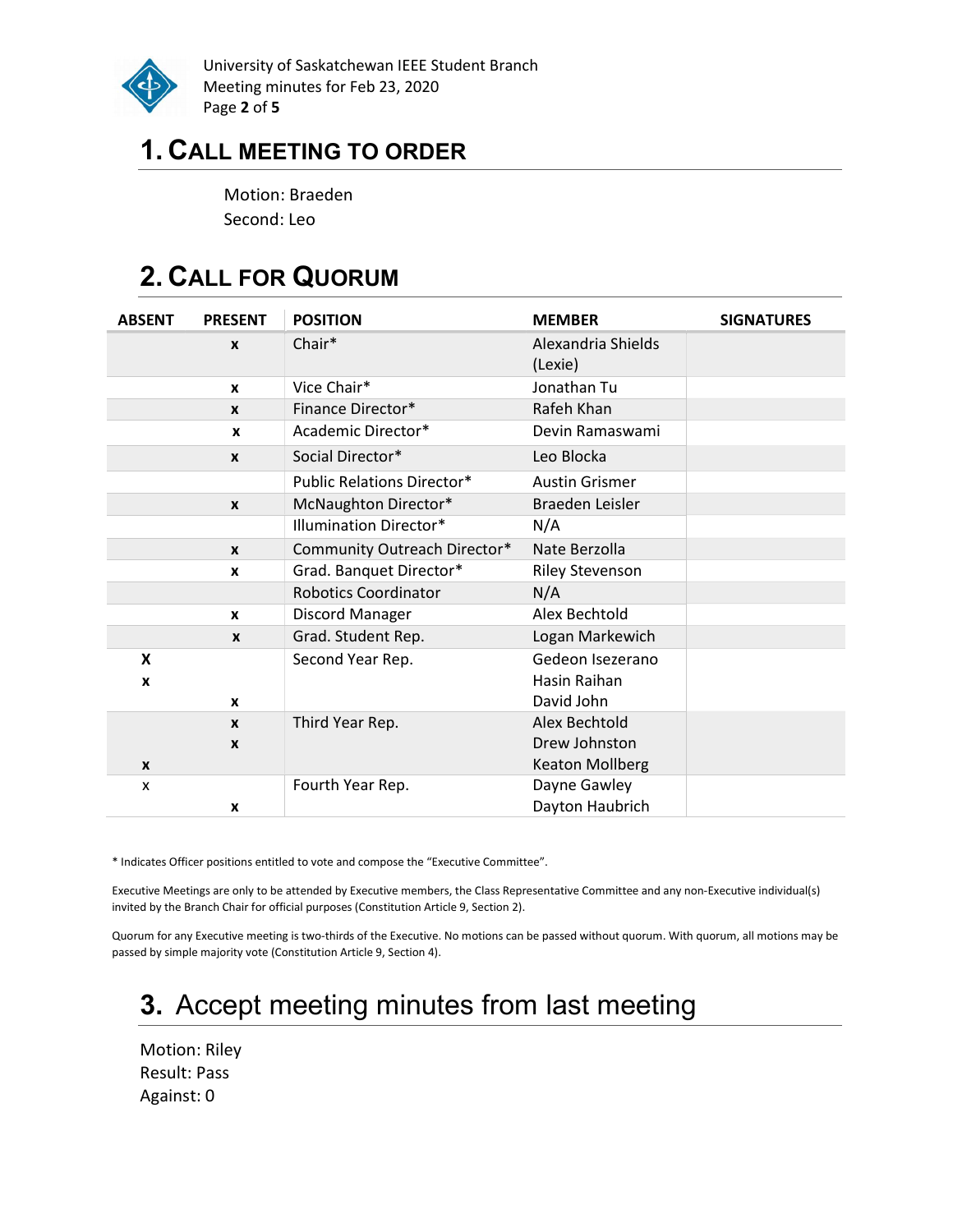

### 4. NEW BUSINESS

#### 4.1. Executive Items

#### **Chair**

 Motion: As chairperson invoking article 3, section 1 to over-turn article 4 section 2 that states "only one officer position can be held" to appoint the chairperson as the Illumination Director. As stated in article 3, section 1 this motion will be tabled

- o Motion: Lexie
- o Result: Pass
- o Against:0
- o Abstain:0
- o For: 6
- Working on wrapping things up this year
	- o Finalizing the 2021-2022 budget for the next chair
- **Getting ready for the election** 
	- $\circ$  Any changes in the constitution or bylaws can be brought up until March 12<sup>th</sup>
- Reminder to get your reports done
- **Meeting with Johanson on Friday**

#### Vice Chair

- Downloaded at the exams were sent to me
	- o Will upload on the weekend
- Waiting for the account information to do the IEEE student branch activity report.

#### Financial Director

- Chris and Lars were paid back for their tutorials (\$100 each)
- **USESF money was received** 
	- o Making an easier way to receive the money

#### Academic Director

- Wednesday 6pm tutorial; EE382 led by Leo
- **Thursday 7:30pm tutorial EE241 led by Chris**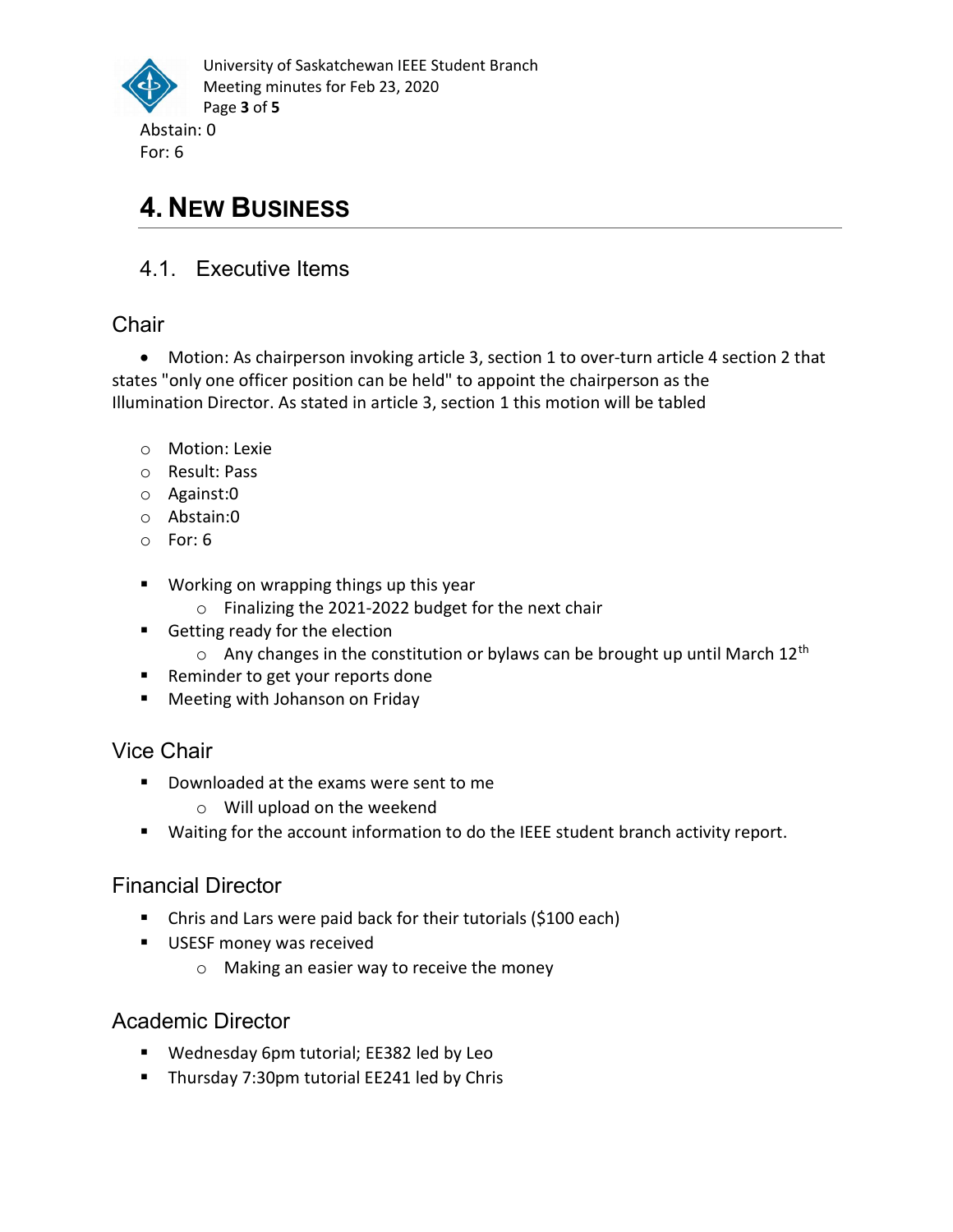

University of Saskatchewan IEEE Student Branch Meeting minutes for Feb 23, 2020 Page 4 of 5

#### Social Director

- **This Friday** 
	- o Judging/touring the Minecraft competition
- March
	- o Looking busy, waiting for more defined schedules

#### Public Relations Director

**Not Present** 

#### McNaughton Director

■ Nothing to report

#### Illumination Director

- All the speakers have been selected
- **Posters have been made**
- Will not be able to figure out everything regarding signing authority
	- o Will go through Samia as she has signing authority from last year
- **Illumination meeting at 10 AM**

#### Community Outreach Director

■ Nothing to report

#### Graduation Banquet Director

- Received an email back from the Student Center
	- o Not able to give an exact number, 52 ece students registered to graduate this year
	- $\circ$  Planning for the 3<sup>rd</sup> week of March (more so end of the week)
	- $\circ$  March 20<sup>th</sup> is the ring ceremony

### SPECIAL COMMITTEE ITEMS

#### Social Committee

Can do something after the Minecraft session

#### Discord Manager

Gave Leo the tutor role